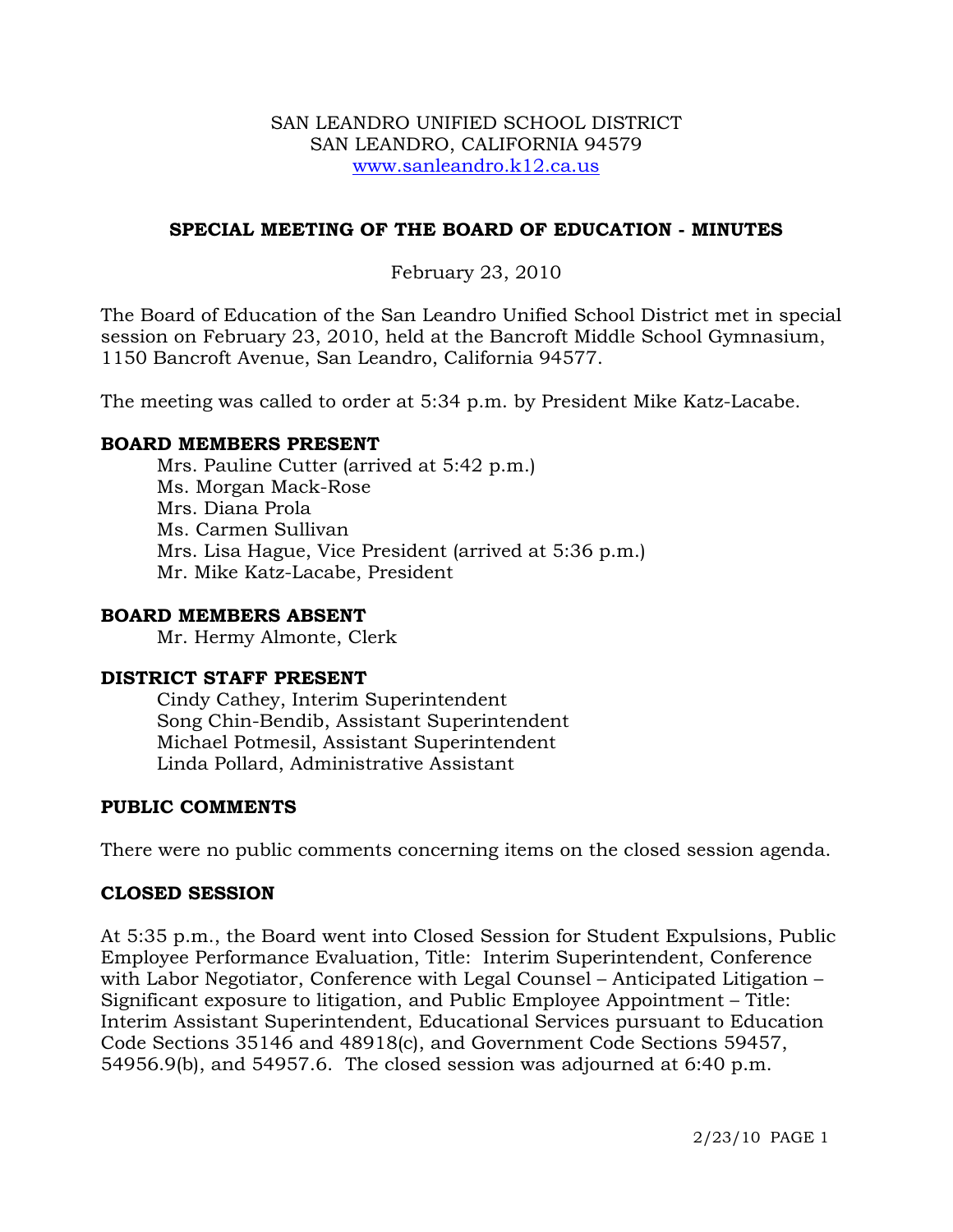The Board returned to open session at 6:56 p.m. with the Pledge of Allegiance to the Flag. President Katz-Lacabe said that the Board had been in closed session where the following action was taken:

• On a motion made by Trustee Hague and seconded by Trustee Prola, the Board appointed Debbie Wong as Interim Assistant Superintendent of Educational Services by a 4-0-2 vote. Trustees Prola and Cutter abstaining. Trustee Almonte was absent.

# **APPROVAL OF AGENDA**

On a motion made by Trustee Cutter and seconded by Trustee Hague, the Board approved the agenda for the special Board meeting, February 23, 2010, by a 6-0 vote. Trustee Almonte was absent.

## **CONSENT ITEMS**

#### Human Resources

2.1-C Acceptance of Personnel Report

#### Educational Services

- 3.1-C Recommendation to Terminate from Expulsion for students E73-05/06 and E18-07/08
- 3.2-C Recommendation to Terminate from Expulsion for students E23-07/08 and E03-08/09
- 3.3-C Recommendation for Readmission from Expulsion for the following students:

| $E41-05/06$ | <i>*EOD02-08/09</i> | $E12-08/09$    |  |
|-------------|---------------------|----------------|--|
| E17-07/08   | E08-08/09           | $*EOD02-09/10$ |  |

3.4-C Recommendation to Continue the Expulsion Order of the following Students who have Left the San Leandro Unified School District = unable to Verify Success of Expulsion Order

| E37-05/06 | $E$ 24-06/07 | E15-08/09           |
|-----------|--------------|---------------------|
| E59-05/06 | E03-07/08    | <i>*EOD03-08/09</i> |
| E24-05/06 | E01-08/09    | $E10-09/10$         |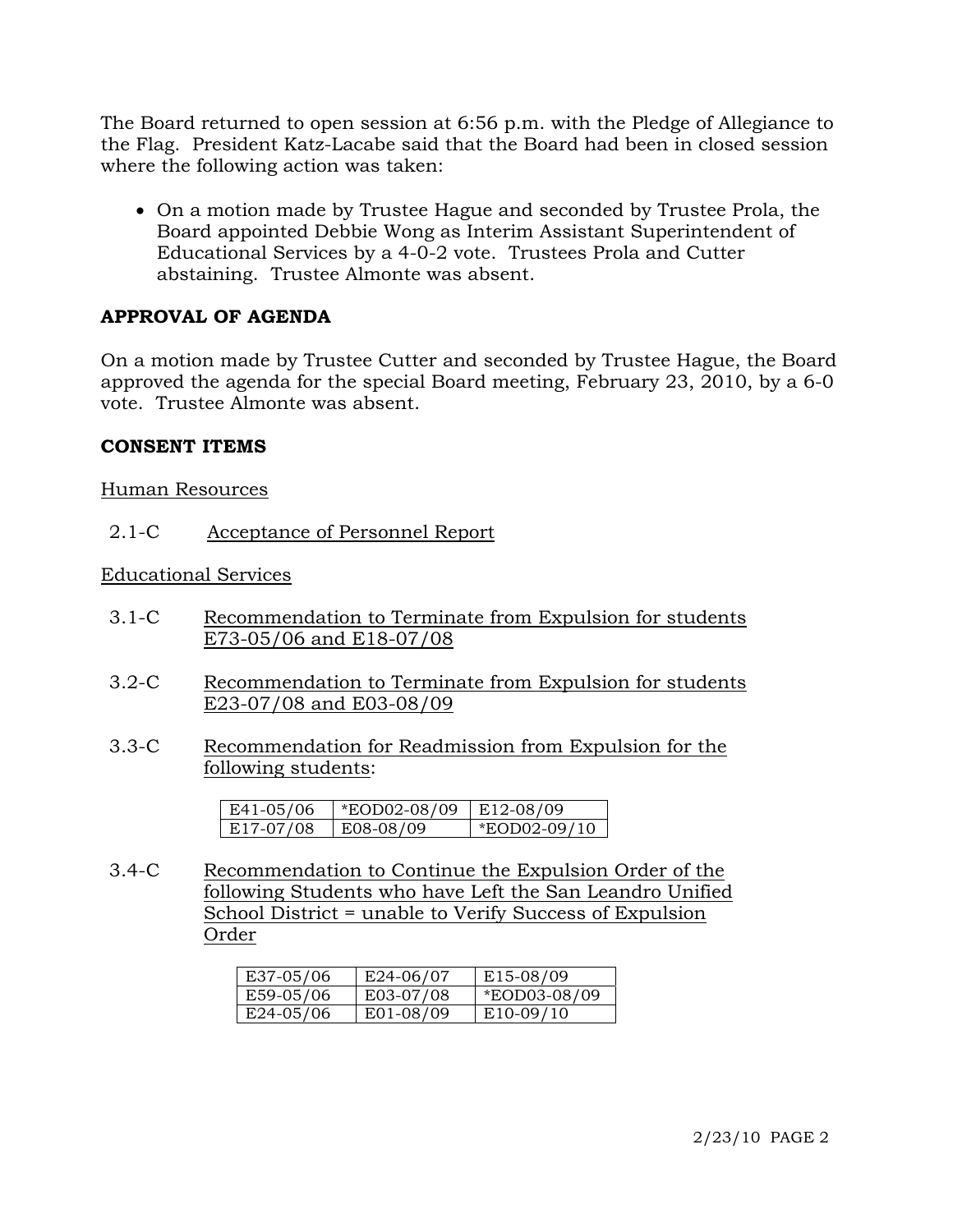3.5-C Consultant Contract Agreement between San Leandro Unified School District and Joaquin A. Newman for the 2009-2010 School Year at Lincoln Alternative High School

On a motion made by Trustee Prola and seconded by Carmen Sullivan, the Board approved the consent items by a 6-0 vote. Trustee Almont was absent.

# **PUBLIC TESTIMONY ON NON-AGENDA ITEMS**

• Louise Shaw, 2<sup>nd</sup> grade District teacher, addressed the Board regarding the proposed elimination of the first through third grade staggered reading schedule beginning with the 2010-11 school year. Ms. Shaw spoke on how staggered reading benefits students in combination classes, challenges proficient and advanced students, students perform better in smaller groups, noting that before and after school programs at Title I schools would be impacted. Ms. Shaw suggested that the Board consider cutting the time by 15 minutes rather than eliminating staggered reading all together.

## **PRESENTATION**

Staff provided the Board with budget information as it relates to the following:

- Brief review of prior meeting consensus items
- Update from the February 10 Budget Advisory Committee
- Finance Committee recommended reductions
- Tier III funding update
- Budget timeline

At the end of the presentation, the Board posed clarifying questions regarding the information presented specifically related to Tier III funding items, which was addressed by staff.

Prior to discussing and approving a final list of reductions for 2010-2011, the Board received public comments.

## **PUBLIC COMMENT**

The following individuals addressed the Board concerning the proposed budget reductions: Jeanette Wood, Roxanne Ansolabehere, Raul Herrera, Julian Nash, Lucima Leota, Linda Fischer-Werk, Robin Michel, Evelyn Garcia, Berniece Garcia, Robert Tinoco, Aamina Guidry, Louise Shaw, Yesica Padilla, Geoff Landreau, Jon Sherr, Mark Hamiliton, Brad Bowers, Chantel Goodman, Alex Harp, Anna Laubscher, Ed Carrillo, Kathy Neisse, Carol Alvarez, Carol Delton, Belen Magers, Richard Ellison, Sheila Lawrence, Mary McMahon, Sheila Paul, Hendy Huang, Saul Rodriguez, Blanca Ruelas, Jeffrey Engler, and Brenda Rohrer.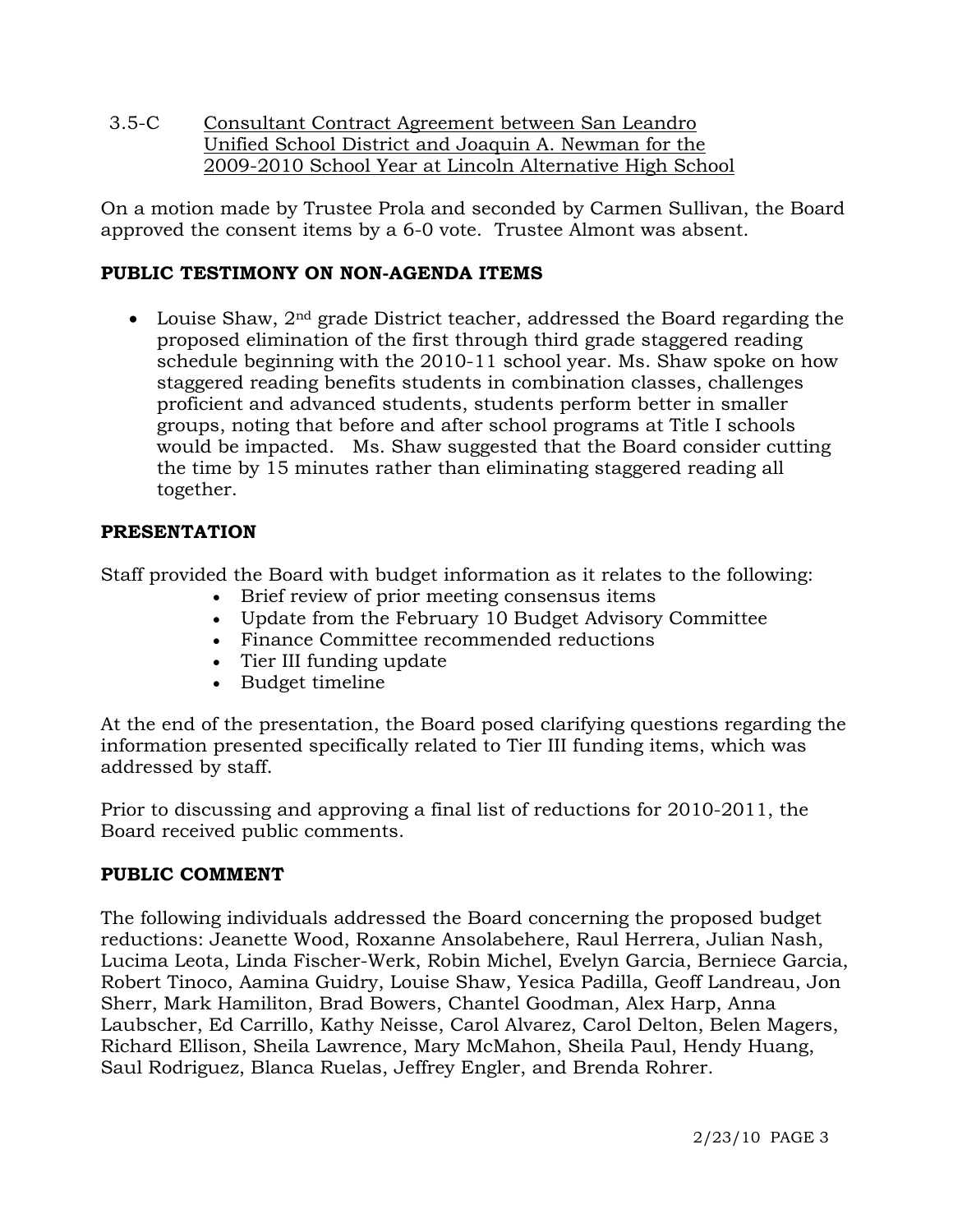Following public comments and President Katz-Lacabe's clarification, supporters of the Adult School thanked the Board for not including the Adult School closure as part of the budget reduction recommendation.

## **CONFERENCE ITEM**

#### Business Operations

## 4.1-CF Discuss and Approve a Final List of Budget Reductions for 2010- 2011 Required for the District to meet its Statutory Deadlines

The Board discussed and approved the final list of budget reductions for 2010-2011 and ongoing required for the District to meet its statutory deadlines.

Mr. Katz-Lacabe reminded the public that the District's budget woes stem from a lack of funding coming from the state and that these reductions are based on the Governor's proposed budget which was released on January 8 and has yet to be debated and approved by the legislature. Trustee Katz-Lacabe encouraged parents, teachers, and students to contact San Leandro's representatives state Senator Ellen Corbett and state Assemblywoman Mary Hayashi.

Trustee Mack-Rose, Board Finance Committee chair, explained the decision-making process, stating that after hearing from the public and discussing the District's budget situation, the Board directed the Finance Committee to continue the discussion and develop a recommended list of reductions. Trustee Mack-Rose reported that the committee met and completed that challenging task of identifying \$2.7M in budget reductions, reiterating that these recommendations "are not an evaluation of the programs, rather they are a sad statement of where our educational system is today."

Trustee Mack-Rose then walked the Board, line by line, through the Finance Committee's recommendation totaling \$2,746,349 setting aside for further discussion the following reductions: reconstitution of the counseling programs, grade K-3 class size reduction, athletics, and the possibility of sweeping additional Tier III funds.

Tier III funds that were discussed included: mentoring (money has already been swept), BTSA (pass through funds to the district from Newark the BTSA consortium lead unavailable for sweeping), pupil retention (decision was to not sweep), PAR (funds already swept), CAHSEE (funds are on-going and will be used to back fill the School Improvement funds that have already been swept), School Safety and Violence Prevention (\$27,000 agreed to be swept). Board members expressed their concerns regarding specific programs which included: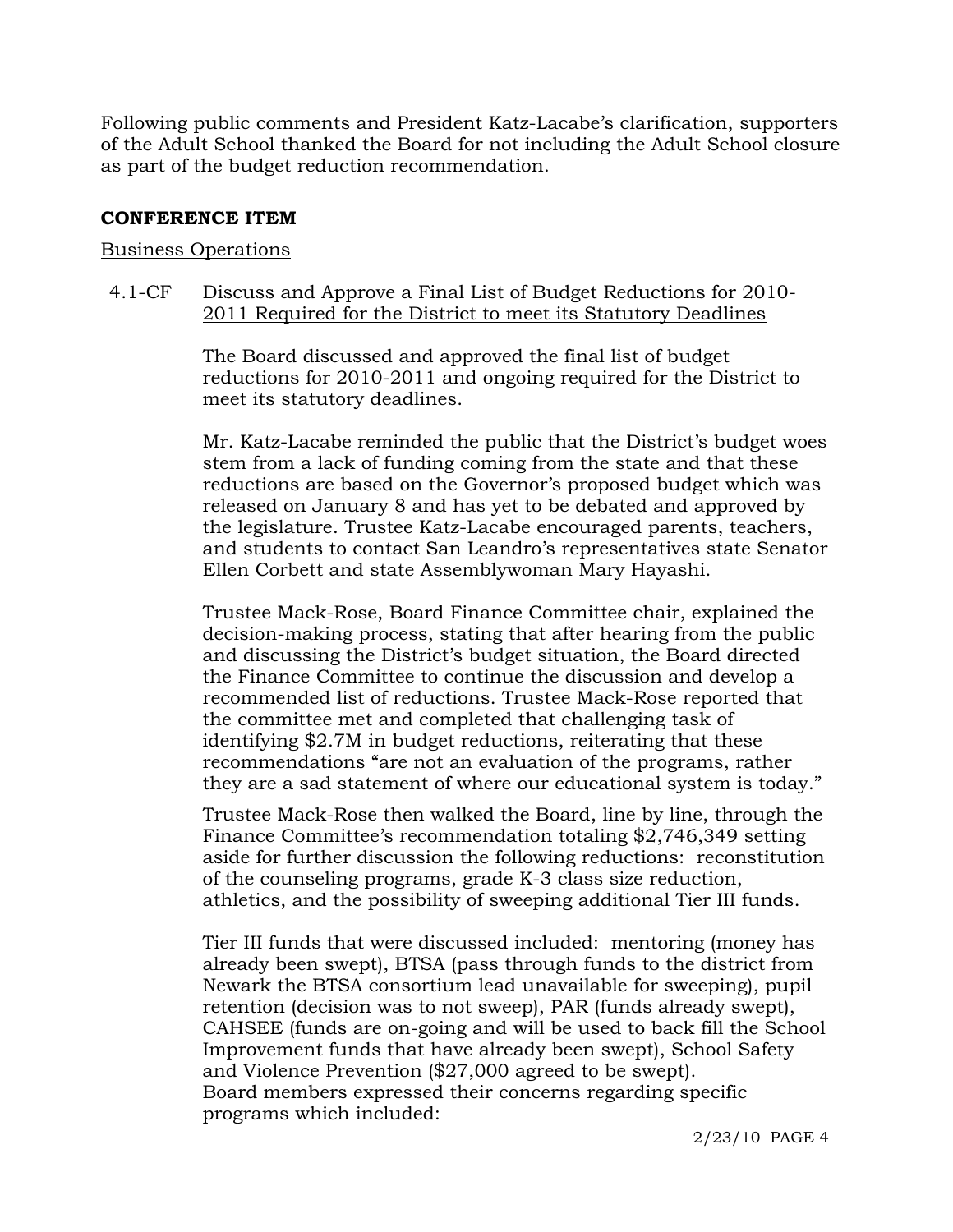- Trustee Hague discussed athletics, library para-educators, legal fees
- Trustee Sullivan discussed Vice Principals, campus supervisors, library para-educators, and athletics. Trustee Sullivan also talked about the need to discuss restorations.
- Trustee Cutter discussed athletics including the need to explore pay to play, talking with other districts to see what sports programs they are cutting which might help us decide which sports programs are eliminated.

 Trustee Cutter expressed the hope that concessions will be coming from the bargaining groups so that restoration of programs can be made as recommended by the Finance Committee. Trustee Cutter also asked about the savings from the 3% reserve which will help the bottom line.

- Trustee Prola discussed custodial services and the need for an A/B schedule, saving K-3 class size reduction, and exploring some kind of merger between the San Leandro and San Lorenzo Adult School programs.
- Trustee Katz reminded the Board that if they were to remove from the list of reductions an alternative would need to be proposed.
- Trustee Mack-Rose stated that it was not an option at this time to reconstitute the counseling programs but stated the District should explore changes for the future. Based upon staff recommendation, it was agreed that there would be approximately a \$27,000 savings from the 3% reserve that could be used to help the district meet the \$2.7M total in cuts.

The Board decided to treat the Finance Committee recommendations similar to the consent calendar process and approve the whole list, unless a Board member pulled a specific item to be voted on separately.

On a motion by Trustee Mack-Rose seconded by Trustee Cutter, the Board approved by a 6-1 vote, with Trustee Almonte absent, the recommendation from the Finance Committee with the exception of K-3 Class Size reductions, Athletics and Library para-educators which were pulled by Trustees Prola, Cutter, Hague and Sullivan (who echoed Trustee Hague's pulling of library para-educators) respectively.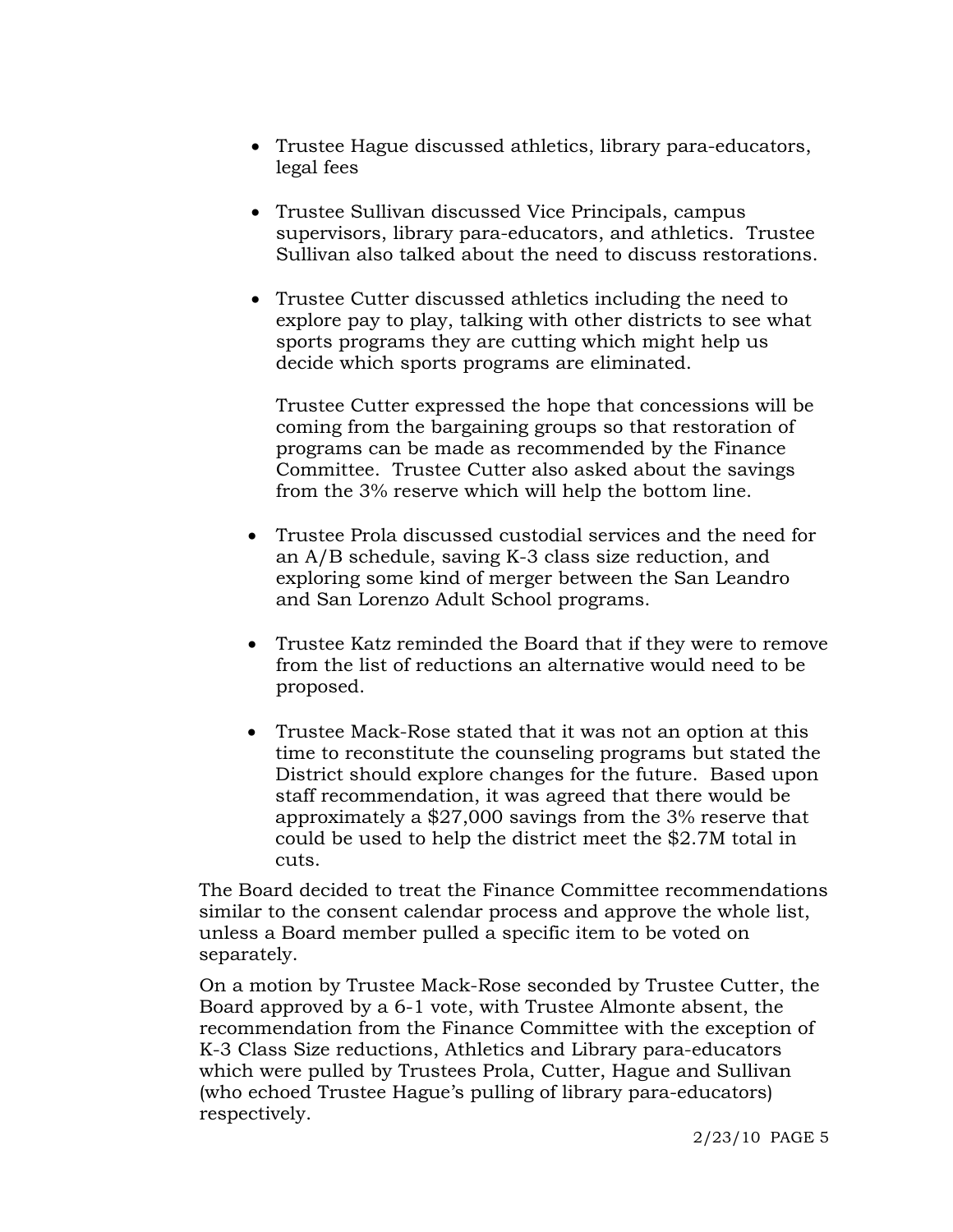The following is the summary of the action and vote taken on the three items pulled:

• On a motion made by Morgan Mack-Rose and seconded by Trustee Sullivan, the Board approved increasing class-size to 30:1 as proposed by the vote indicated:

Aye: Cutter, Hague, Katz-Lacabe, Mack-Rose, Sullivan No: Prola Absent: Almonte

• On a motion made by Trustee Mack-Rose and seconded by Trustee Prola the Board approved reducing the athletics program by the proposed 25% by the following 5-1 vote as indicated:

 Aye: Hague, Katz-Lacabe, Mack-Rose, Prola, Sullivan No: Cutter Absent: Almonte

• On a motion made by Trustee Mack-Rose and seconded Trustee Cutter the Board approved eliminating the elementary school library/media paraeducators by the following 4-2 vote as indicated:

 Aye: Cutter, Katz-Lacabe, Mack-Rose, Prola No: Hague, Sullivan Absent: Almonte

As a result, the Board approved the final list of \$2.7M budget cuts for 2010-2011 & 2011-2012 as follows:

| 30:1 K-3 class size                      |                                                                  |                  | \$520,000        |
|------------------------------------------|------------------------------------------------------------------|------------------|------------------|
| Athletics                                |                                                                  |                  | 82,250           |
|                                          | Campus supervisor (1 full-time equivalent)                       |                  | 43,000           |
|                                          | Middle school/elementary vice principal (1 full-time equivalent) |                  | 116,000          |
| Maintenance (1 full-time equivalent)     |                                                                  |                  | 57,450           |
| Custodial staff (6 full-time equivalent) |                                                                  |                  | 264,000          |
| Site clerical                            |                                                                  |                  | 46,000           |
| District Office reorganization           |                                                                  |                  | 225,000          |
|                                          | Elementary school/library/media paraeducator                     |                  | 73,000           |
| Staff development days                   |                                                                  |                  | 304,000          |
| P.E. elementary prep                     |                                                                  |                  | 339,000          |
| <b>Adult Education</b>                   |                                                                  |                  | 200,000          |
| Legal savings                            |                                                                  |                  | 75,000           |
|                                          | San Leandro Management Association furlough                      |                  | 50,649           |
| Regional Occupational Program            |                                                                  |                  | 150,000          |
| Deferred maintenance                     |                                                                  |                  | 100,000          |
| American Recovery and Reinvestment Act   |                                                                  |                  | 40,000           |
|                                          |                                                                  | <b>SUB TOTAL</b> | 2,685,349        |
|                                          | School Safety and violence prevention 8-12                       |                  | 27,000           |
| Tier III Miscellaneous unswept balances  |                                                                  |                  | 7,300            |
|                                          |                                                                  |                  | $2/23/10$ PAGE 6 |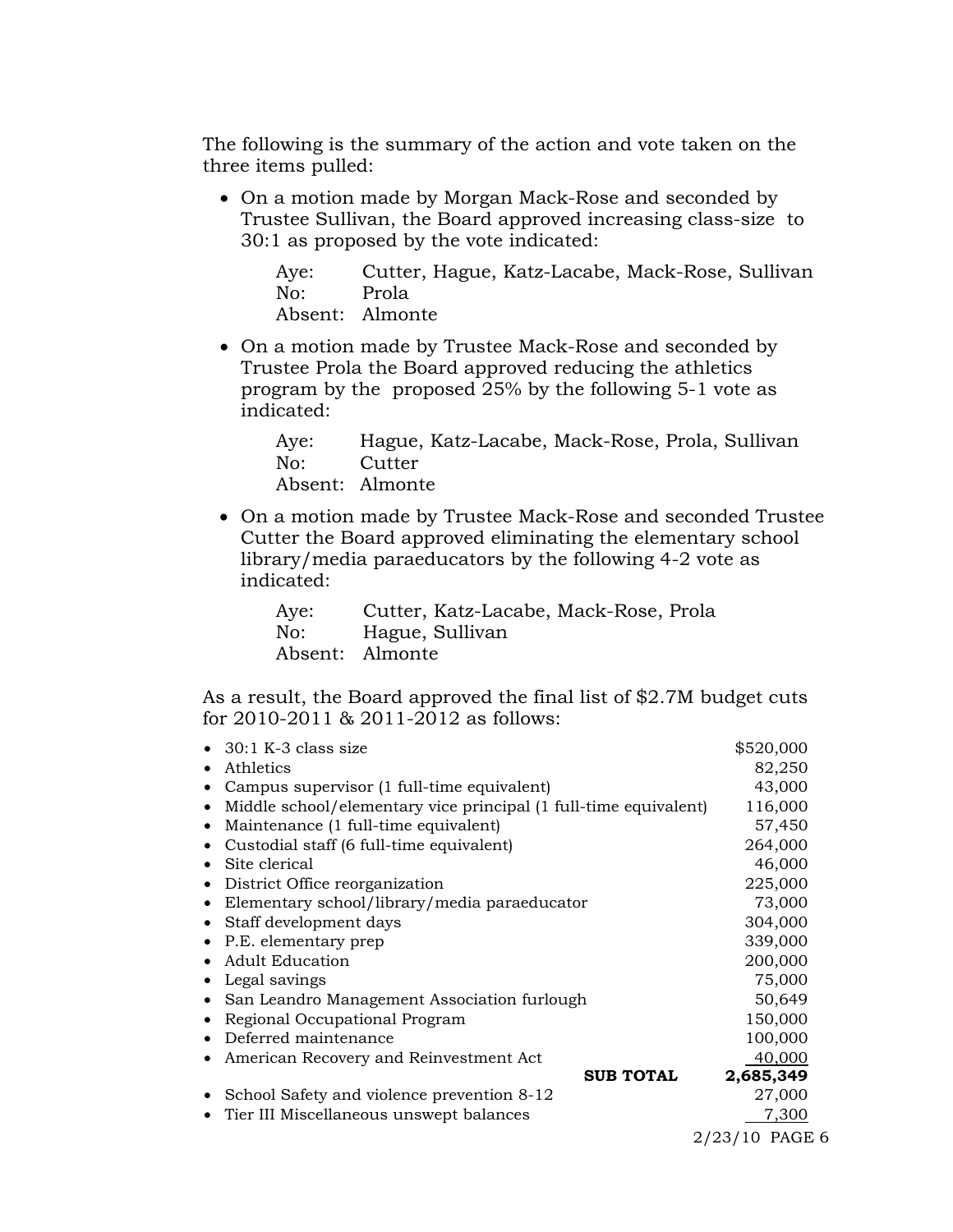#### **TOTAL \$2,719,649 TOTAL TO CUT 2,746,359 Make up from reduction of 3% Reserve (\$26,7010)**

Responding to Trustee Mack-Rose's suggestion to begin the discussion on the Finance Committee's restoration recommendation, Trustee Katz-Lacabe indicated that because that discussion was not agendized for this meeting, he suggested that the Board not address this at this time.

## **BOARD MEMBER COMMENTS**

- Trustee Prola commented that she received the California School Boards' Association's proposed resolution endorsing March 4 Day of Action in Sacramento. Suggested activities include a march planned in Sacramento as well as a joint participation of local agencies, students, parents, and administrators, along with the California Teachers Association, in "Start the Day for Students" in support of protecting schools and other essential services from more drastic state budget cuts. Trustee Prola encouraged the District to participate.
- Trustee Cutter requested that staff consider a comment made earlier in the evening and explore adjusting the work schedule for the library tech so that reduction might not be so great.

 Trustee Cutter commented that Jason Sweeney toured the 9th grade campus who wrote an extensive article about the campus, adding that an invitation was extended to Jim Knowles from the San Leandro Times as well.

 Trustee Cutter commented on the success of the CTA breakfast, adding that it was heartening to see that "we are all on the same side".

 Trustee Cutter commented on her conversation with Andres Cluver, Building Trades Council, regarding the impact of the reductions to the Regional Occupational Program and the importance of union involvement.

- Trustee Sullivan encouraged everyone to go to Sacramento and make their voices heard that "We just can't continue these cuts anymore."
- Trustee Mack-Rose thanked the Finance Committee for their hard work and staff for providing timely and accurate information, adding that until negotiations have been completed, things can change. Trustee Mack-Rose hoped that the District can move forward and address these cuts as a team, echoing the importance of March 4.
- Trustee Hague commented on the difficult task that was placed upon the Finance Committee, and appreciated the community coming out and voicing their concerns, stating that throughout the process she remained very mindful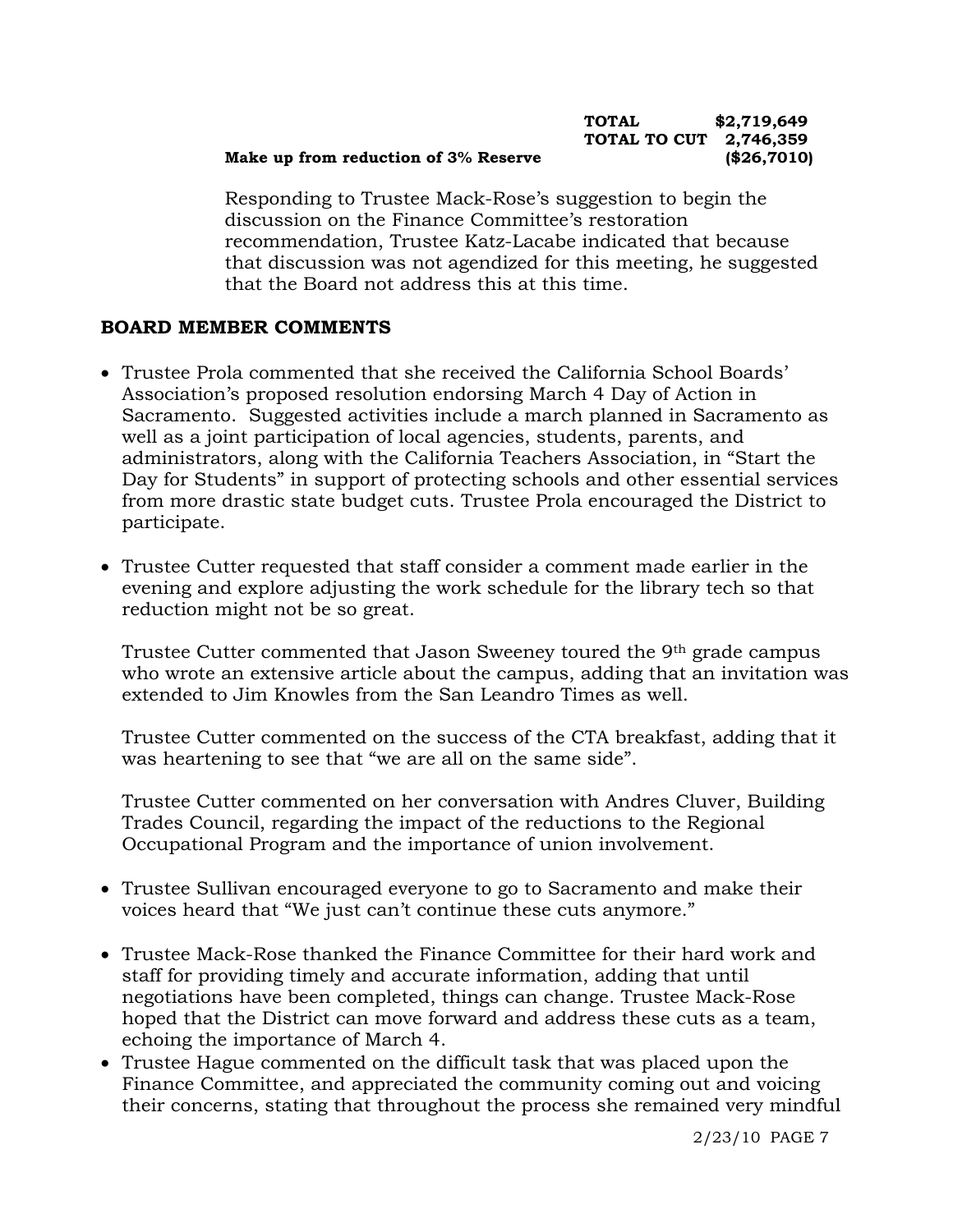of the impact these cuts would have on the District, especially when it's 100% of something such as elementary library paraeducators.

• Trustee Katz-Lacabe echoed the gratitude to the Finance Committee for their recommendations and thanked staff for providing the information that served as the basis to begin the conversation, making the difficult decisions easier for the Board.